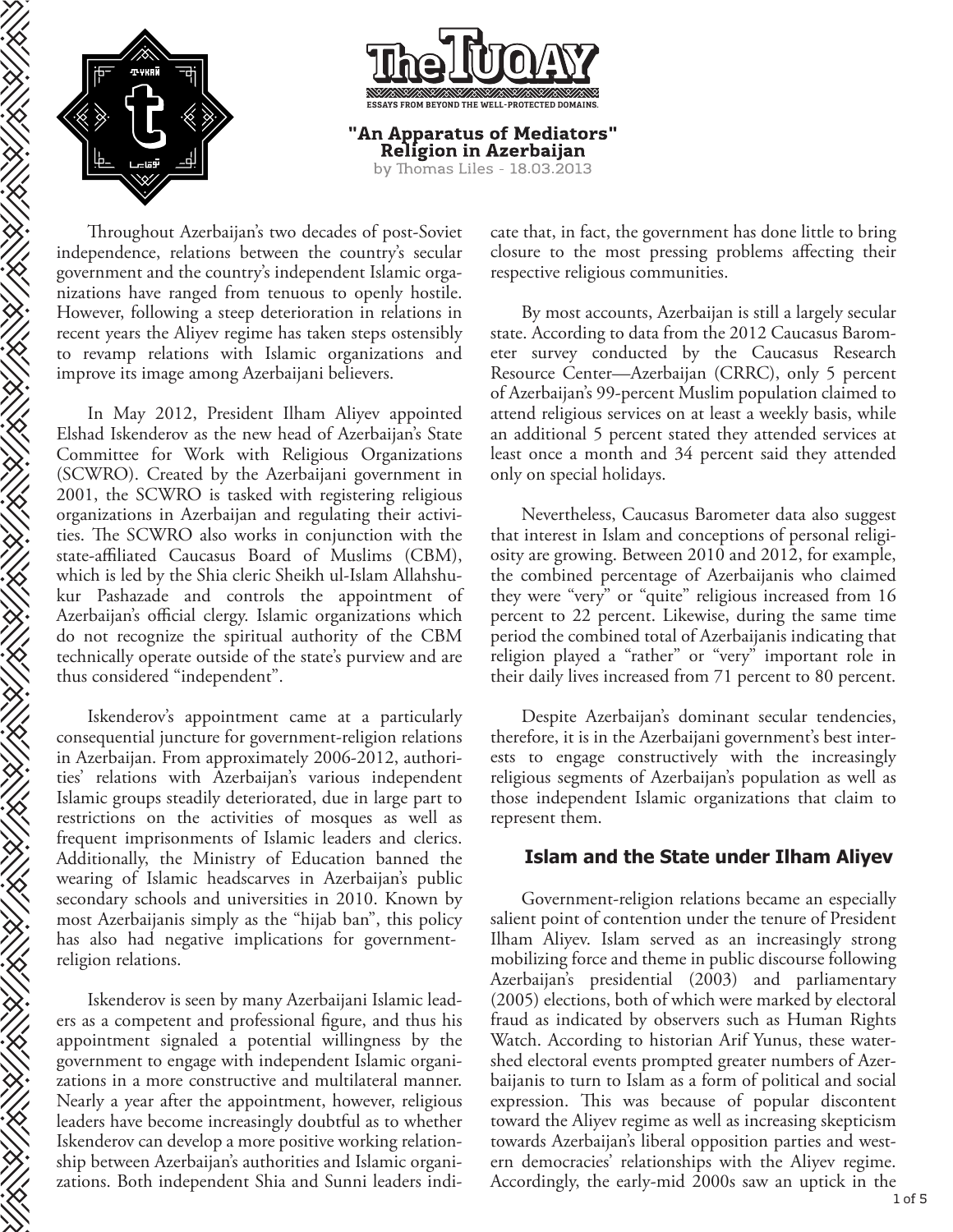

**"An Apparatus of Mediators" Religion in Azerbaijan** by Thomas Liles -  $18.03.2013$ 

political activism of independent Shia groups in Azerbaijani as well as continued proselytizing by foreign Sunni groups among the country's urban populations and northern ethnic minorities.

To counteract religious activism and foreign proselytizing, the Azerbaijani government has asserted increasing control over religious life in the country since 2006. From 2006-2008, authorities canceled a number of Islamic television programs as well as Koranic education courses, all the while placing greater restrictions on the sale of Islamic literature in book stores. Places of worship have also been the subject of government initiatives, as Azerbaijani authorities closed a number of mosques and prayer rooms throughout the country in these years. Additionally, restrictions were briefly placed on the call to prayer in Baku's mosques as well as access to Sunni mosques during Ramadan. Moreover, greater administrative controls were introduced in 2009 following the SCWRO's implementation of stricter re-registration requirements for religious organizations.

Currently, the three most consequential issues for government-religion relations in Azerbaijan include the ban on hijabs in secondary schools, the arrest and imprisonment of clerics and believers, and the lack of mosques in Baku and other major cities. Azerbaijan's Education Minister Misir Mardanov introduced the hijab ban in Azerbaijan's public schools in December 2010, leading to emotional reactions among many religious Azerbaijanis, particularly in the staunchly Shia village of Nardaran. The hijab controversy has continued to serve as a mobilizing issue since the ban's inception, as witnessed by protests in front of the Ministry of Education in October 2012.

EN EN EN EN EN EEN DE STAANDE HET DE STAANDE HET DE STAANDE HET DE STAANDE HET DE STAANDE HET DE STAANDE HET D

Authorities have also imprisoned Muslim leaders and clerics with greater frequency over the past several years. Notably, in January 2011 the chairman of the banned Islamic Party of Azerbaijan (IPA), Movsum Samedov, was jailed along with the IPA's deputy chairman and several party activisits. The crackdown on IPA leaders coincided with the arrest of other Muslim leaders. This included four Iranian-trained Azerbaijani Shia clerics whose religious training and authority technically outranks that of Allahshukur Pashazade. The four were detained and sentenced to varying prison terms on

charges of hooliganism and weapons possession. Other prominent Muslim clerics have also been detained on similar charges and remain in custody.

Finally, the lack of mosques in Baku and other cities has become an especially salient issue for Azerbaijan's Sunni community. In this vein, authorities have closed a number of Salafi mosques in Baku, Ganje, and Gusar raion in recent years.

The authorities' desire to curtail the influence of foreign and radical Islamic elements in recent years is understandable. Religious identity in independent Azerbaijan has remained relatively underdeveloped and thus theoretically vulnerable to radical influences from Iran, the Arab Gulf states, and to a lesser extent Turkey. From a security standpoint, therefore, the state should be expected to prevent the expansion of foreign religious groups with radical goals in Azerbaijan.

Nevertheless, some independent Muslim leaders claim that government policy vis-à-vis independent Islam has become a wider source of contention and alienation. As a result, Azerbaijani authorities have taken a number of seemingly pragmatic steps since 2012 to mend relations with independent Islamic organizations and improve the government's image among Azerbaijani believers.

## **Government Initiatives and the Independent Islamic Response**

The appointment of Elshad Iskenderov as chairman of the SCWRO counted as the government's chief strategy of improving relations with religious groups. Younger, more dynamic, and experienced in religious affairs, Iskenderov presented a stark contrast to his predecessor, Hidayat Orujov, who had minimal background in religious issues and whose relationship with Azerbaijan's Islamic groups was distanced, at best.

Rauf Arifoglu, editor-in-chief of the opposition newspaper Yeni Musavat and a devout Muslim himself explained the situation by saying that "At the time of Iskenderov's appointment, the situation between the government and religious groups was critical. The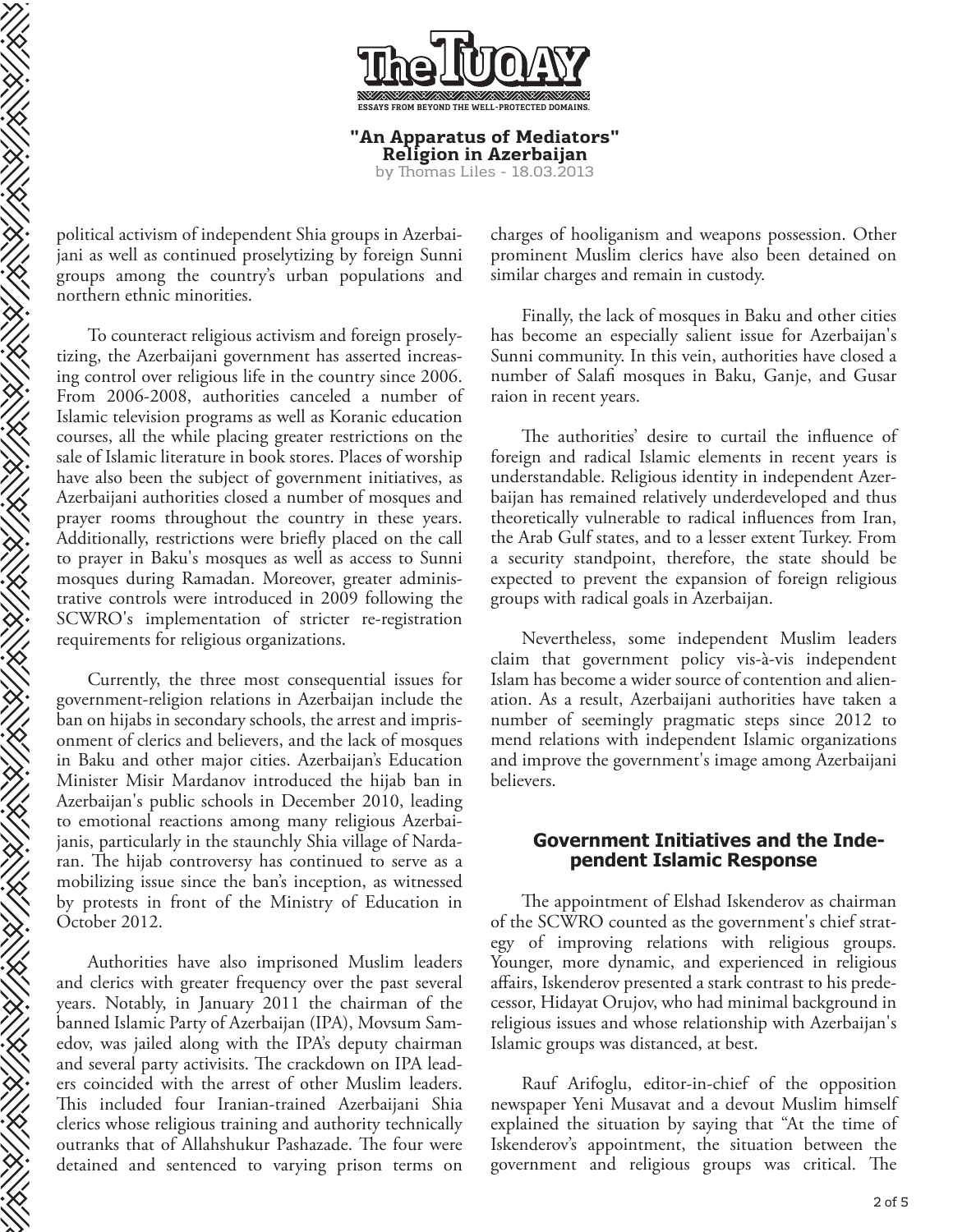**"An Apparatus of Mediators" Religion in Azerbaijan** by Thomas Liles - 18.03.2013

authorities wanted to create an apparatus of mediators between themselves and religious groups in order to show that they were ready to work with these groups."

In addition to holding prominent leadership roles in Azerbaijani youth organizations in the 1990s, Iskenderov served as secretary general of Azerbaijan's Islamic Conference Youth Forum for Dialogue and Cooperation previous to his most recent appointment. Moreover, according to journalist and religion expert Kenan Rovshanoglu, Iskenderov was known to attend prayers frequently in the 1990s and enjoyed a pious image among many Islamic leaders in Azerbaijan. He was seen by many to be a prime candidate to serve as a mediator between Azerbaijani authorities and religious groups

Iskenderov has spearheaded an impressive number of international and interfaith public events and initiatives since his appointment. In October 2012, he held interfaith discussions with representatives from the Georgian Orthodox Church and the French Jewish Community in which he underlined Azerbaijan as a model for interreligious tolerance, given the generally positive relations between the country's majority Muslim population and miniscule Orthodox Christian and Jewish communities.

In late 2012, Iskenderov likewise appeared before the British Parliament in London and participated in several meetings with the US government and nongovernment officials in Washington, DC. In both cases he touted Azerbaijan as a model for religious tolerance. Furthermore, Iskenderov participated in several conferences in Baku where he discussed the social and political aspects of Islam in Azerbaijan, and in December 2012 he announced the creation of the "Baku Platform", which is a proposed network of scholars, politicians, public ers regarding the SCWRO's inability to undertake meanfigures, and religious leaders with the aim of strengthening "religious tolerance and mutual respect" in Azerbaijan

Although Iskenderov's promotion of tolerance and interfaith dialogue is a positive step, the SCWRO's progress in facilitating improved government-religion relations within Azerbaijan has been limited. Internally, the SCWRO has seemingly taken greater initiative in terms of improving relations with Azerbaijan's various Islamic groups. According to Arifoglu, "Iskenderov and his apparatus initially began meeting with various Shia

and Sunni groups, particularly in the format of lunch and breakfast meetings. Until then, nothing like this had happened, and the feeling emerged among religious groups that the authorities were going to soften their stance on Islam."

Nevertheless, nearly a year after the SCWRO's internal changes, many Muslim leaders in Azerbaijan doubt whether the committee can deliver on meaningful reform.

Haji Ilgar Ibrahimoglu is one of the most prominent independent Shia voices and an especially vocal figure on the issue of government-religion relations. Having received brief religious training in Iran in the early 1990s, Ibrahimoglu became imam of the historic Juma Mosque in Baku's old town in 1992. The Juma Mosque attracted sizeable numbers of devout Shia Muslims throughout the 1990s, and in 2000 the community's members established a religious freedom and human rights organization known as DEVAMM (Centre for the Protection of Freedom of Conscience and Religion). Like many other independent Islamic organizations in Azerbaijan, the Juma Mosque community did not recognize the spiritual authority of the Caucasus Board of Muslims. Ibrahimoglu's political activism in the 2003 presidential election eventually landed him in prison for a short time. After his release in 2004, he was barred from preaching at Juma Mosque, though he still serves as head of both the Juma Mosque community and DEVAMM.

DEVAMM's Spartan office in Baku's hilly Yasamal district is flanked on either side by Iranian religious book stores. Inside, Ibrahimoglu underlined both his respect for Iskenderov and the frustration of many Islamic leadingful reforms.

"I think that Iskenderov is a serious professional who can solve problems affecting religious groups," explained Ibrahimoglu. "Initially we thought that his appointment would lead to reform. We thought that the hijab issue would be solved, that imprisoned believers would be released, and that relations between believers and the government would improve. However, none of these questions have been solved. The situation has abated to a certain extent. That is, it isn't improving, but it also isn't worsening."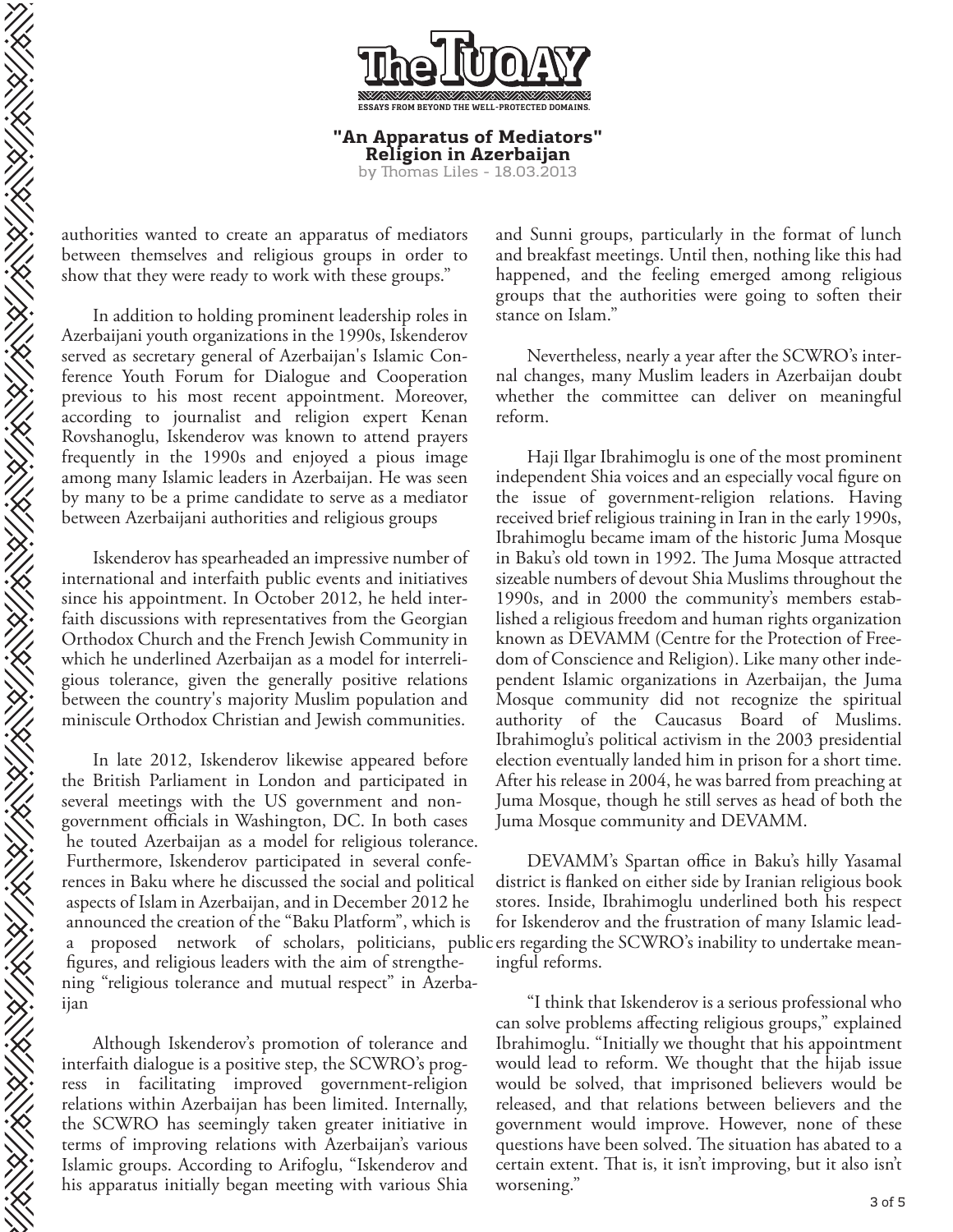

**"An Apparatus of Mediators" Religion in Azerbaijan** by Thomas Liles - 18.03.2013

"Without a solution to these two problems," continued Ibrahimoglu, "no improvement in relations is possible. The first major problem is the hijab ban. The second is the imprisonment of believers. As long as these issues remain, government initiatives will only be words. If the government provides the necessary political will, then Elshad will be able to solve these problems. If no such political will is forthcoming, then Elshad, regardless of his professionalism, won't be able to solve anything."

Independent Sunni leaders shared similar views. Haji Gamet Suleymanov serves as the unofficial head of Baku's Sunni Salafi community. Educated in Saudi Arabia and Sudan, he became the imam of Baku's Abu Bakr Mosque in 1998 and presided over a decade of unprecedented growth of the capital city's Salafi community. However, Abu Bakr was closed by the authorities in August 2008 following a grenade attack on the mosque, which was ostensibly carried out by a member of a more extreme, rival Salafi group. Since the attack, the authorities have not allowed Abu Bakr to re-open, and many parts of the mosque and its surrounding courtyard have fallen into disrepair. Nevertheless, Suleymanov and a few dozen members from his congregation can be found at the mosque on a daily basis, though large-scale prayers are still not permitted. Unlike Ibrahimoglu, Suleymanov has never harbored political claims and has always discouraged his congregation from becoming politically active.

Speaking of Iskenderov's appointment, Suleymanov said, "I believe whoever is appointed head of the SCWRO must be a professional. It's obvious that Iskenderov is familiar with the religious situation in the country; he is a professional in this respect. The thing is that before Iskenderov, the government appointed unprofessional people to these posts, people who generally did not understand religion. Orujov, for example, knew nothing about religion. Therefore, I believe that government officials must be professional. After Iskenderov's appointment, the religious situation here became a bit more stable."

Nevertheless, the Salafi community has experienced its own problems in recent years. Among the most salient issues, according to Suleymanov, is the lack of Sunni mosques in Baku and other cities. "Of course, there are very few mosques, especially in Baku and especially for

Sunnis. In Ganja there used to be a mosque, but later the authorities closed it and turned it into a library," stated Suleymanov. "So both Salafis and Hanafi Sunnis in Ganja are faced with a big problem, as there are almost no mosques and those that remain are Shia. There is one place for Sunnis in Ganja, though it can only accommodate twenty people."

Suleymanov indicated that talks are underway with the SCWRO concerning the re-opening of both Abu Bakr Mosque and the Salafi mosque in Ganja. However, at this point there are neither guarantees nor any proposed timetable regarding the re-opening of Sala mosques.

Multiple interview requests were made to various SCWRO and CBM officials in order to incorporate government views into this analysis. However, no government officials were available for comment.

## **Improvement in Relations or Stillborn Reform?**

The Azerbaijani government was prudent to recognize the need for change in its religious policy in 2012. Accordingly, the appointment of Elshad Iskenderov as SCWRO chairman was a positive step given Iskenderov's religious credentials and his good standing among Azerbaijan's various official and independent religious groups.

Nevertheless, the SCWRO's personnel change has accomplished comparatively little in terms of improving the government's relationship with Azerbaijan's independent religious organizations. Independent Islamic leaders have expressed increasing doubts about the SCWRO's role as a mediator given the persistence of issues such as the hijab ban, imprisoned believers, and mosque closures. According to a well-informed Baku journalist, some members of Azerbaijan's official Islamic clergy are likewise pessimistic about the SCWRO's ability to improve the government's relations with independent Islam, though they have largely remained silent on the issue and cooperate with the SCWRO in order to protect their own mosques and congregations.